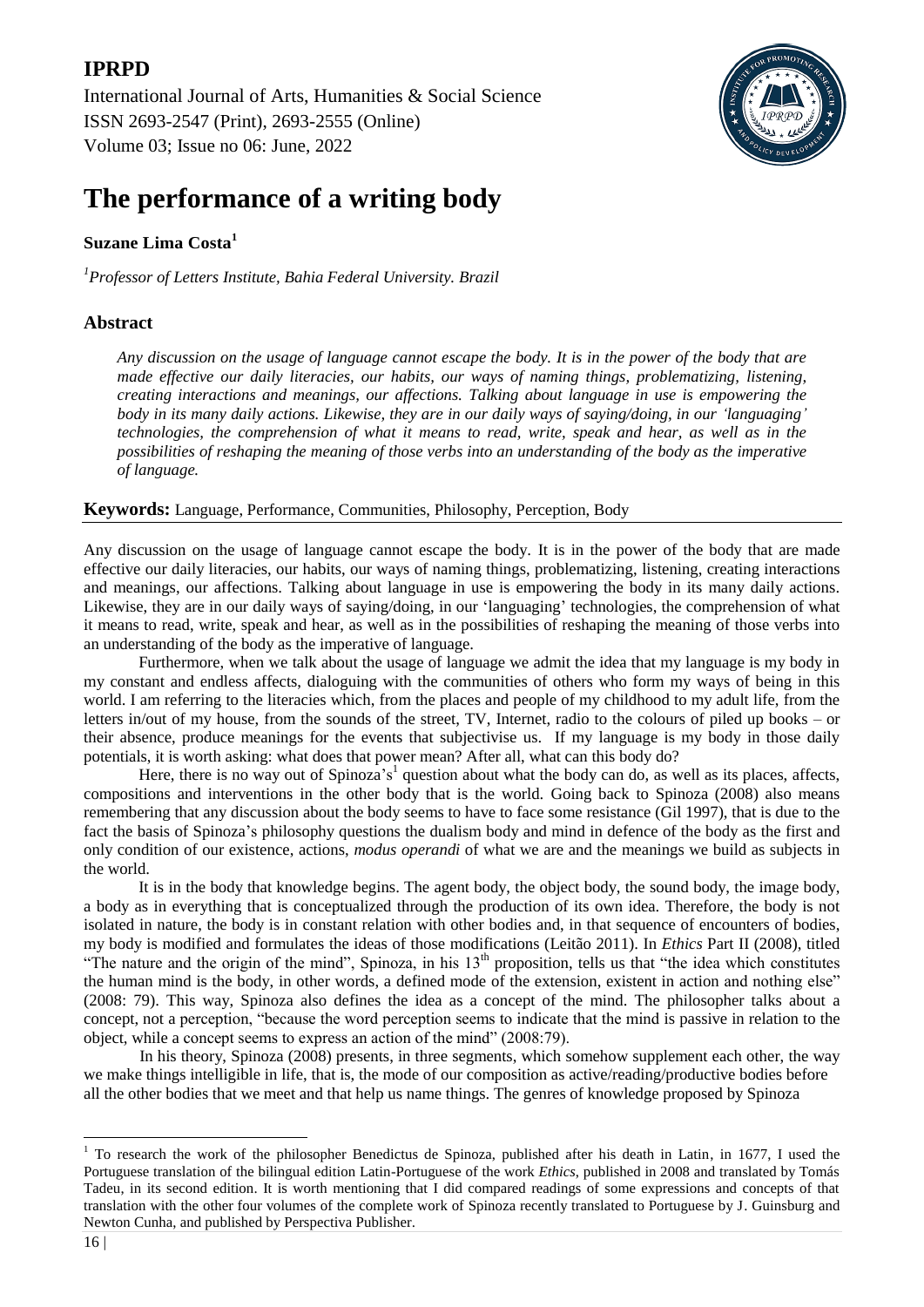speak not only of the way we produce those affects, but teach us, especially in its third instance, the cadence of the body which creates things, the cause of its own actions. Thus, Spinoza"s philosophy introduces us: 1. To the knowledge of the vague experience, the consciousness of things as the encounters of bodies, but not of its acknowledgement, a place of "inadequacy" to knowledge, but also a place of its possible experimentation; 2. To the genre of knowledge of things, place of association of signs and some understanding of imagination as the active force, a place also of the association of meanings, the beginning of the critical act, moment in which the man starts to leave his condition of servant of things; 3. To the genre of the intuitive knowledge, the intuitive science for the critical construction of self and for an invention of new ways of life.

Although Spinoza had never dedicated himself directly to formulating a theory of language, what is proposed in his *Ethics* (2008), for learning about oneself and, consequently, for the care of the body, speaks of how signs, imagination, conceptualization, habits, intuition and the creation can produce a linguistic<sup>2</sup> theory of the body theory itself, which does not mean that all the bodies go through or reach the three genres of knowledge, in the same order, along its existence. In the field of knowledges, to Spinoza, the man who has power is the one who constitutes his own life, who puts his body in constant encounters with other bodies to create new modes of life and other textualities, produced in their different and plastic modes of reading.

Therefore, it is the active body, gifted with action and passion for the making of other texts and, to do so, it needs to build itself with affects, be affected. In other words, the body only produces power, only produces textualities, if it is taken by all the efforts, impulses, appetites or volitions of a man, which vary depending on his state (Spinoza 2008). Consequently, the more a body suffers affects, the more this body produces meanings, creates ideas, works through habits, through its narratives. By affects Spinoza means "the affects of the body, through which its power of acting is heightened or lessened, stimulated or refrained, and, at the same time, the ideas of those affects" (Spinoza 2008: 163).

As he introduces us to the affects, Spinoza does not separate thought from action, theory from practice, body from soul, questioning the fact that ideas, represented since Descartes as the "mind", were produced in the Western epistemic education as a reality that is out of the subject. To Spinoza, ideas participate in the body as part of its substances, therefore the mind is a finite mode of the thought, and as all finite modes, the mind is the body, which lives of experiments. The mode matters to Spinoza. *"Y qué es un modo? No es un ser, es una manera de ser"* (Deleuze 2008: 70). A mode is a reading, a style, the first tip of the authorship concept, here, the beginning of a theory of acts of the body, the author body.

Starting from this understanding, I propose rehearsing here a conversation about the praxis of reading and writing as corporal experiences, which work through questions about who we are to discuss the ways how we constitute ourselves in language. Given the fact this teaching is bound to our home praxis and the comprehension of our body in its daily inscriptions, I will present what praxis are in some modes of saying/doing of the indigenous Pataxó and Pankararé, formatted into two movements that I believe to be supplementary to each other for the authorship of the body: 1. Conceptualizing, in the sense proposed by Spinoza (2008), the linguistic gestures as language of the body, returning to what Agamben  $(2005)$  calls 'in-fancy' of thoughts<sup>3</sup>, in which the body experiments its possibilities, disconnecting language from any instrumental goal; 2. Platting lost gestures, the gestures which disappear subtly at each entrance of home praxis in spaces of discipline, the docility and the training of the body, in other words, reconfigure the moments when the body lost its gestures.

In the proposition of the author body, from the body that is affected and reconfigures its actions in readings and writings, the home praxis are linguistic gestures produced from a necessary set of affects for the body to elaborate its sounds, belongings, performances and other graphic sings, its linguistic intuitions to compose its texts. Differently from a theory of speech acts, a theory of linguistic gestures becomes what Agamben (2007) will call "a means without an end", gestures that are enough in themselves just like dancing (Palbert 2003), devoid of function, but that find in the "in-fancy" of thought its return to its own language, which I will associate here with the configuration of the body through signs that belong to imagination, to the first genre of knowledge for understanding the nature of things. $^{4}$ 

**.** 

<sup>&</sup>lt;sup>2</sup> Many scholars have begun researching the conceptions of language in Spinoza, even to defend that there is a philosophy of language in his writings. For a closer reading of those studies I recommend the Works by Savan (1973), "Class VII" by Deleuze (2008) about the world of signs and the Master"s dissertation of Gabriel Dirma Leitão, titled *Spinoza e a comunicação da filosofia*: a natureza da linguagem na Éthica (*Spinoza and the communication of philosophy*: the nature of language in *Ethics*)  $(2009)$ .

The idea of "in-fancy" in Agamben is a return to Benjamin"s reading of the experience of expropriation suffered by the modern man. Thus, Agamben does not refer to age or matters of child psychology, but to the "mute" experience of the modern man and to the way of thinking of a "theory of that experience". See Agamben (2008).

<sup>&</sup>lt;sup>4</sup> It is worth pointing out that, to Spinoza, an adequate cause is that 'whose effect can be noticed clearly and distinctively by itself". What Spinoza will name the inadequate or partial cause is "that whose effect cannot be understood by itself" (2008: 163). There is significant philosophical production about the idea of inadequacy specifically on the imagination of the contemporary studies re-readings of the sign and imagination in Spinoza"s propositions. See Leitão (2009).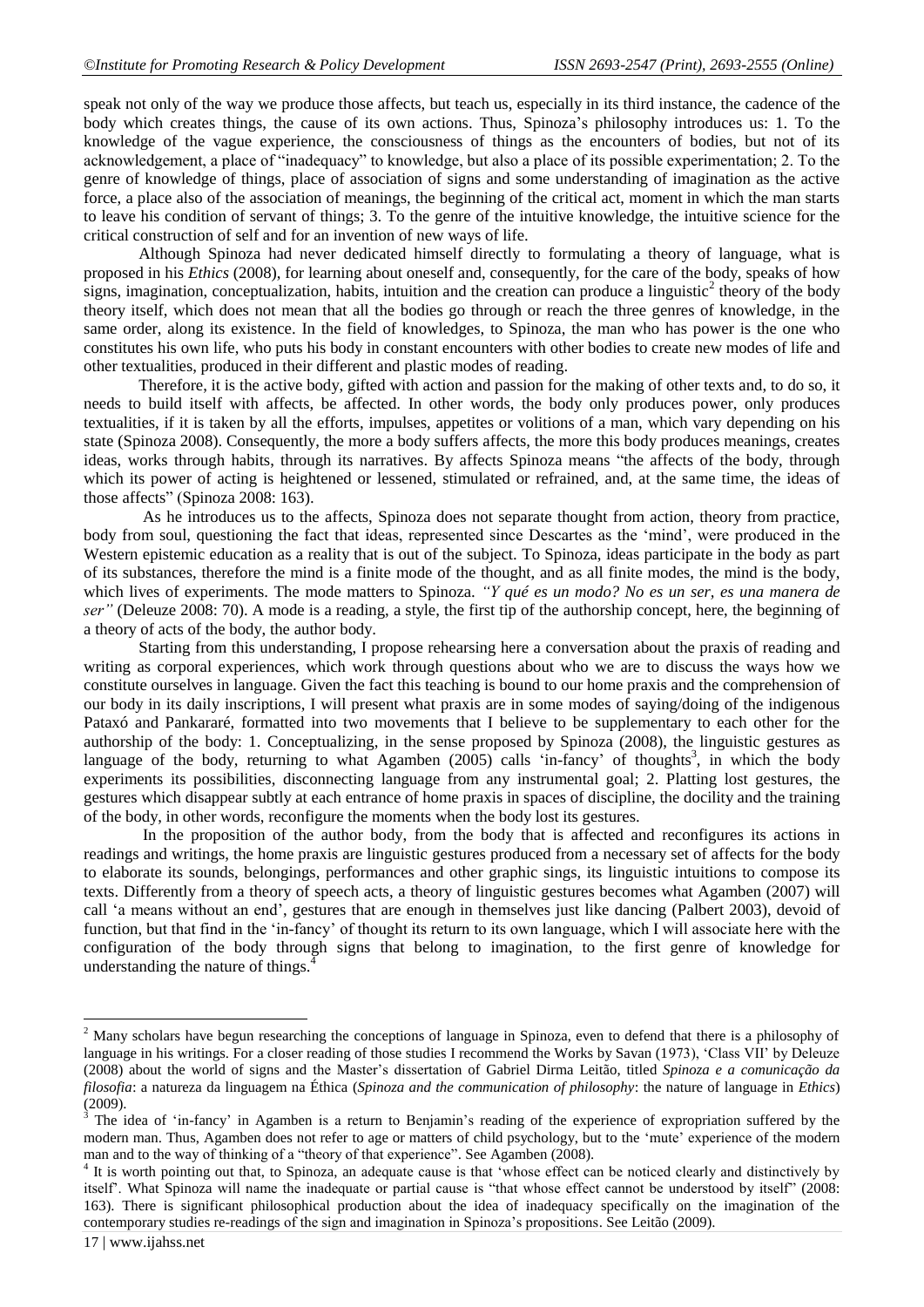If, on one side, Spinoza points to the problems that involve the body when only imagination is taken as the producer of ideas that we experience, on the other side, in the field of sensitive knowledge, imagination is the genre that is most strictly connected to the embodiment of the subject (Leitão 2011). Imagination is part of a group of configurations of "self", it is the gesture of the body which records our individual and collective history, our encounter with other bodies and the way we create other meanings for the ideas that come from there. A body never stops imagining, but, along its constitution, a body may be disciplined to forget its own configurations.

However, as Spinoza himself defends, if from a body, that is, from an individual of many bodies, certain bodies leave, at the same time, other bodies take its place (Spinoza 2008). Imagination in its experiments of names and situations is constituted of this mixed nature of the bodies. This way, the same imagination that could be an "inadequacy" to Spinoza, can also be an adequacy. One may be inadequate because of the way imaginative ideas always signify to each other, and paradoxically, be adequate as a way of contemplating the world, from singularities that represent us, even through meanings that can be confusing and without an order to the intellect (Spinoza 2008).

This condition of the body, this mixed nature of imagination and, consequently, of experimentation, that each and every body has, is overlooked when the individual circulates in institutional spaces. Institutions offer the body tools for learning language vs. speech, speech vs. writing, meaning vs. usage and, again, body vs. mind. That is the problem, or even the difficulty, of believing imagination as home praxis of its own "language of names" (Benjamin 1992), without channels of communication, without object nor subject that antecedes it, close to what Agamben (2007), referring back to Benjamin (1992), will call linguistic "self", which to the Italian philosopher is translated in the gesture that originates our modes of reading. Back to the "in-fancy" of thoughts, a gesture aligned with the sounds of things and the performance of self becomes writing itself and there is a rupture with the technoinstrumental concept of language, which includes the presuppositions that distinguish *a* language from language as a concept (Benjamin 1992).

On the other hand, even with some knowledge of one"s home praxis, a body can be deserted, emptied, have its power weakened, the body can lose its gestures. What is that body like? What does that loss mean? To read that second proposition, it becomes impossible to not go back to the lights that asserted freedom when they created technologies that produced domestication of the body: another made up discipline (Foucault 2004). From the illuminist rationality (guarantee and legitimacy of knowledge and the formation of discipline fields in human sciences) emerged as possible networks to plan real regiments, which Foucault (2004) translated as being the discourse regiments of the power effects, originated in the composition of the body themselves, truth mechanisms of the institutions that shape us – family, school, work, law, media, and also act as bodies, beyond good or evil, in the formulation of our ideas of things.

In the production, the law, the repartition, the circulation and the functioning of the enunciations about who we are (Foucault 2004), the instruments which edify this social contract are the same that occupy themselves with the body and make life "begin to problematize itself in the thought field" (Foucault 2004), or, more precisely, the mechanisms and technologies of its powers. That is why the methodological sophistication of some fields of knowledge that deny the body as the beginning of their "fundaments", of their modes, or that propose Aristotle"s principle of language as a sign and the being as a carrier of its meaning5, as it can still be seen in the linguistic studies field, even though the social aspect is considered as its fundament. Here is the reason for returning to our home praxis, returning to gestures of reaction to historicity, to policies and discourses that want us annihilated, weak and foolish (Deleuze 1992). Returning means encountering, in this same power play, the conditions of excitement, of joy, of willingness, of choices, of welcoming that also affect us. The body that does not activate its power, this willingness to return, is a body that cannot take training and discipline any longer (Palbert 2003).

Not activating one"s gestures also means that one cannot read, or speak his/her own language; which states one is not being acknowledged as language, therefore, as a body. Here, the paradox is unavoidable: there is no body that is incapable of dancing, but there are bodies domesticated enough to silence their extensions. Besides, from that derive not only the principles to think the conceptual construction of the author body, but also the certainty that every didactic work conducted in or out of school should have, as its basic methodological premise, the question: what can we do with our bodies? How can one consider the body as it is, in its condition of affect body? Those are the basis of a didactics, a *poiesis*, for reading and writing texts in any language.

This *poiesis*, the body that has lost its gestures, needs to build new affects for its praxis, re-elaborate its cartography<sup>6</sup>. That return to imagination, in the textualities that compose our spaces as subjects, can also be redesigned by the question about what are spaces of belonging, our daily habits and our naming acts in comparison to the space of others. Platting in this sense means redesigning affective territories, in a kaleidoscopic composition of texts, produced in various genres and modalities, with different discourse intentions, to reflect on certain place of action of the subject, one's "territory", be it material or symbolic (Cesar & Costa 2013). This composition of a

<sup>&</sup>lt;sup>5</sup> See Oliveira, M. (1996).

<sup>&</sup>lt;sup>6</sup> Here, I take up the idea of cartography proposed by Suely Rolnik (2011) when she redefines the concept of cartography as a strategy in the formation of desire in the social field.

<sup>18</sup> **|** The performance of a writing body: Suzane Lima Costa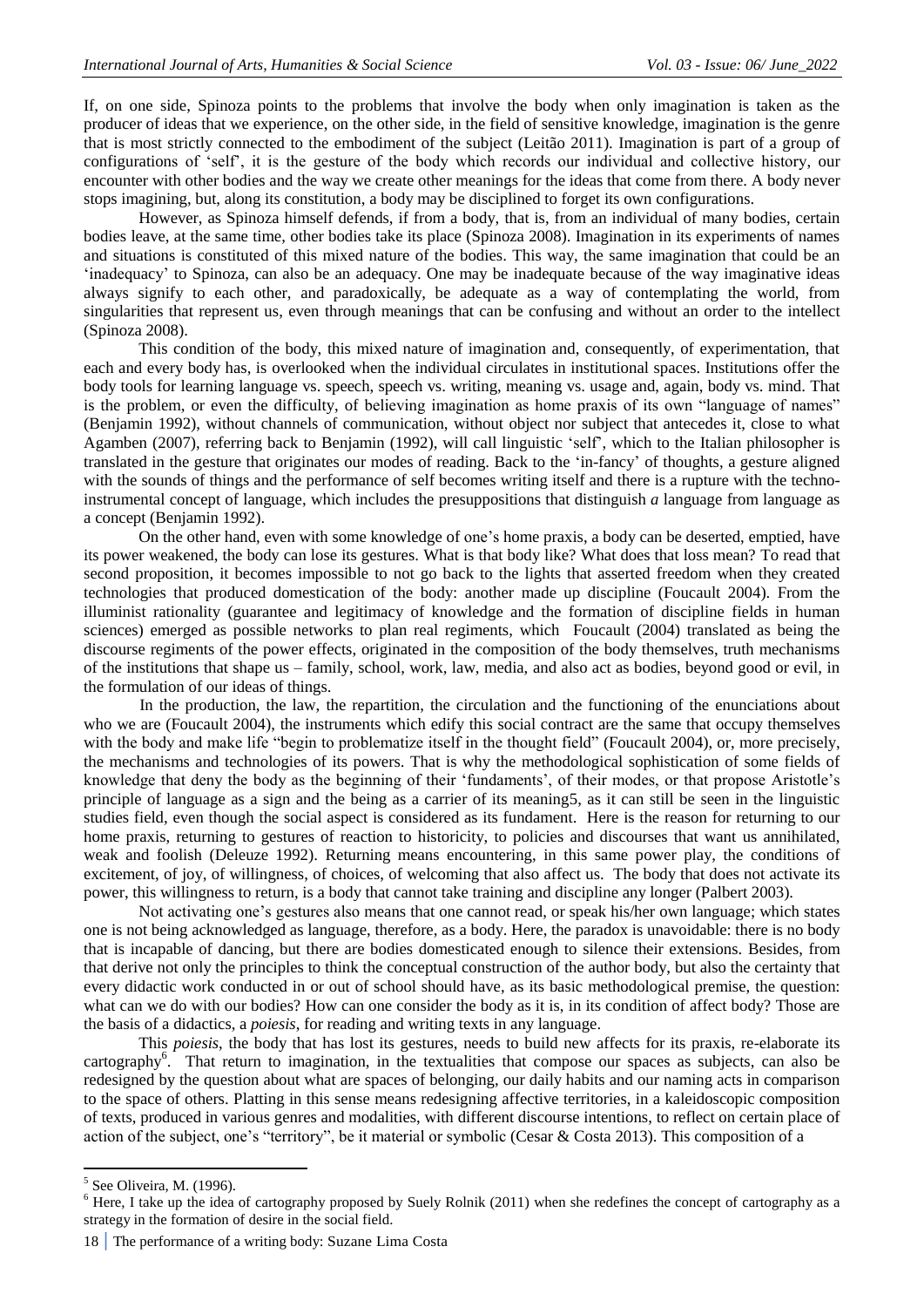variety of texts, which can be mounted and dismounted from different angles of analysis, generating other texts, also becomes prerogative of authorship through the possibility of producing the "speech gesture", which goes from simply opening the mouth and speaking in places where the possible speaker is not ratified by his/her interlocutor or situation, to those actions or speech acts that visibly shake the positions of instituted power, inaugurating one"s own place (Cesar 2011: 92)".

To Agamben, it is children, fetishists, poets and the "savages" (taken here as a name of powerful agency) the best cartographers of gesture language, because they live off that power from themselves, they understand

(...) that things are not out of us, in the outer measurable space, like neutral objects for use and Exchange, but, on the contrary, they are the same that open us and make (...) our experience of being in the world possible (Agamben 2007: 99, *my translation*).

The children, poets and fetishists I was in contact with during the field researches that I have conducted amongst the Pataxó and Pankararé Peoples<sup>7</sup>, produce their affects in a series of cartographies of their gestures once lost and of the authorship and power of its return and reconfiguration in acts and usages. Examples of those modes of reading are described in the books *Pataxó:* uma história de resistência (*Pataxó*: a history of resistence) (2007) and *Tradição Pankararé:* a Festa do Amaro (*Pankararé Tradition*: Amaro"s Festival (2008), currently used as didactic materials in indigenous schools located in villages of Bahia<sup>8</sup>.

To the Pataxó People,<sup>9</sup> it was the gesture language, the dream language, the language of a collective desire to "go back to being indian,"<sup>10</sup> that made, for more than ten years now, thoseindigenous go back to writing and reading, narrating and memorizing their histories in Patxohã language: a language considered as dead by the linguists in Brazil. The Pataxó People of the extreme-South of Bahia knew that, however, as Awoi Pataxó put it, teacher of the Patxohã language of Coroa Vermelha, "if we do not die, our language has never been dead. Our language was, indeed, asleep and now we decided to wake it up forever (spoken information)."<sup>11</sup> In the project, titled "Documentation of the Patxohã Culture and Language,"<sup>12</sup> coordinated by indigenous teachers of Coroa Vermelha, "waking up" the language means, besides awaking it from deep sleep, making deals, linguistic pacts; imagining in speech and in writing how it is that language is supposed to speak about the group, to make the principles of returning to the language, returning to their own body, that of the collective identity of the Pataxó.

Therefore, the Patxohã language has become the language of dreams dreamt by the older ones, from the commerce at the beach shore, the pajé"s body of prayer, myths of foundation, which name the chief, the anecdotes, the songs and the celebration rituals, done bilingually, at certain points in Portuguese and in others with the Maxacali languauge,<sup>13</sup> in the frames of what Walter Mignolo (2003) named languaging praxis: movement of

 $\overline{\phantom{a}}$ 

<sup>&</sup>lt;sup>7</sup> Researches conducted during the accomplishment of project Observatory of the Indigenous School Education, Capes programme, active at UFBA during the years 2009-2014. See Cesar & Costa (2013).

See Silva (2014) to learn more about indigenous schools in Bahia and the implementation of public policies in their spaces.

<sup>&</sup>lt;sup>9</sup> The Pataxó People live in the extreme-South of Bahia in the counties Porto Seguro, Santa Cruz Cabrália, Itamaraju, and Prado.

<sup>&</sup>lt;sup>10</sup> In the end of the 19th century, there was no discussion about those peoples when it comes to their linguistic, ethnic and historical distinctions, *mixed indians*, as they were called by the authorities of that time, by their regional population and by themselves. Similarly, over twenty peoples are currently officially recognized as Indians in the northeast region. In this condition, their languages, celebrations, beliefs and histories of life used to be taken as "folk tales", not as indigenous traditions (Oliveira 1998). In the text *Uma etnologia dos índios misturados* (*An ethnology of the mixed indians*) (1998), João Pacheco de Oliveira discusses the paradoxical paths around the recent emerging of those "peoples who are thought of, and think of themselves as originary" (p. 47), emphasizing how those indigenous ethnicities still carry the weight of an identity of "accultured", "mixed", or also "without": without land, without language, without cultural contrastivity (Oliveira 1998). Silenced by official historiographies and seen as a minor object by traditional ethnography, those Peoples have been described only through the historical accounts of chroniclers of the 16th and 17th centuries or by the traveling naturalists in the 18th and 19th centuries. That is, they have been thought of "only from what they used to be, (or at least, supposedly) centuries ago, but nothing (or very little) is known about what they are like today" (Oliveira 1998). In defence of their own history and land, building ways of guaranteeing identity singularity/collectiveness in relation to the other groups, indigenous from the northeast have been building up responses to reaffirm their ethnicity and their historical, linguistic, and cultural property, especially in the field of fighting for demarcation of their lands and, consequently, for the continuity of their life histories.

<sup>&</sup>lt;sup>11</sup> Interview given by Awoy Pataxó, an indigenous teacher of Patxohã at the Coroa Vermelha (Red Crown) village, Porto Seguro area, during the field researches developed in the project Observatory of the Indigenous School Education (2009-2014). <sup>12</sup> To learn more about the projects and linguistic agreements produced at the Pataxó village, read the dissertation work titled *Patxohã, língua de guerreiro*: um estudo sobre o processo de retomada da língua pataxó (*Patxohã, the warrior language*: a study on the process of returning to the pataxó language) (2012), written by Anari Braz Bomfim.

<sup>&</sup>lt;sup>13</sup> Today, the Maxacali language is spoken by over a thousand and four hundred indigenous who belong to the Maxacali People, located in the northeast of Minas Gerais state, distributed among the villages of Água Boa, Pradinho, Verde and Cachoeirinha. Describing the relationship between the Pataxó and Maxacali Peoples, prince Maximiliano de Wied-Neuwied, when he was in Brazil between 1815 and 1816, identified the relationship of coexistence, similarities e differences among languages. To learn more, see Bomfim (2012).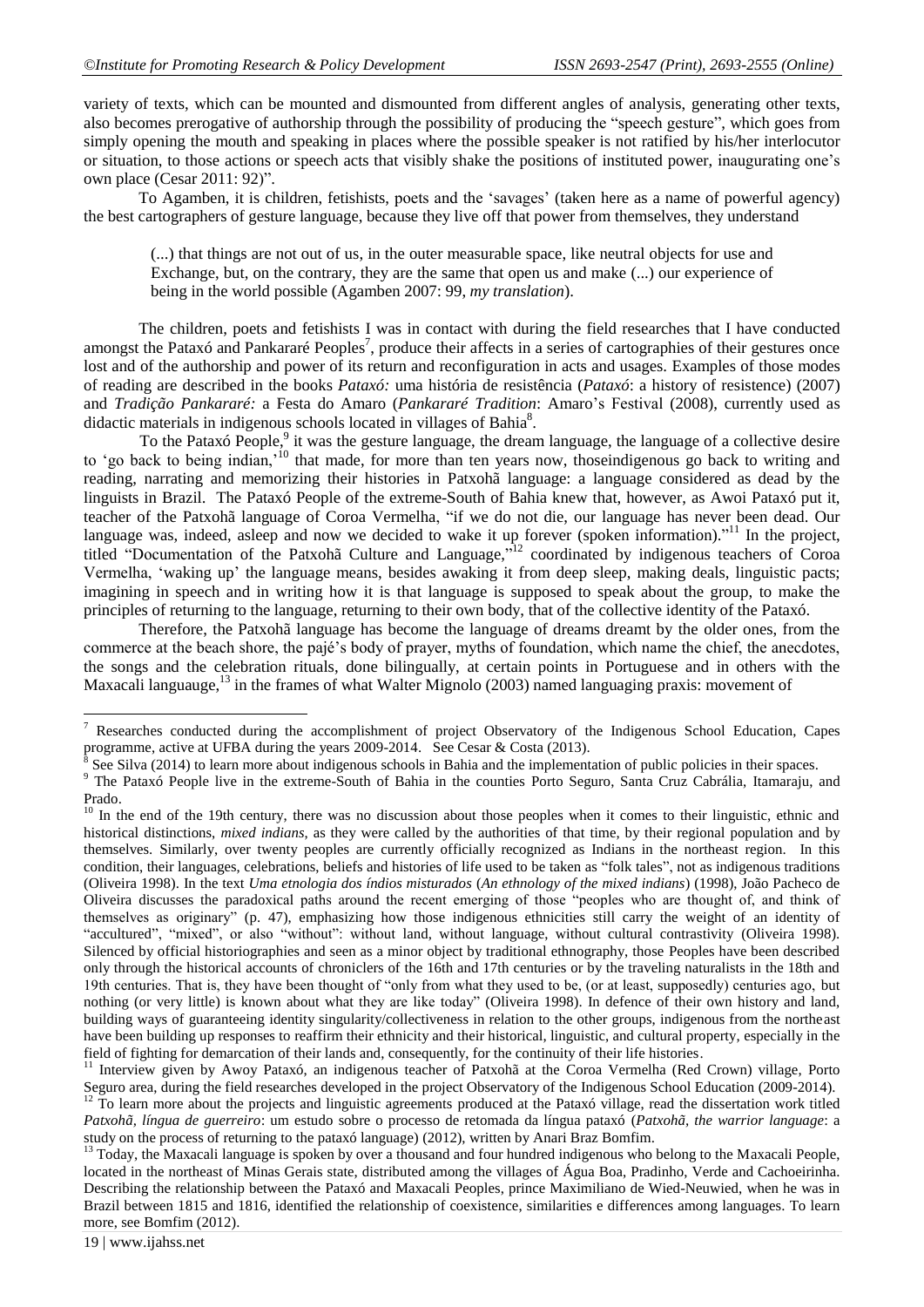thinking between languages, which breaks with the colonial and national monolinguism to value subaltern knowledges of languages without grammars, of home literacies, of affect languages. The methodological spaces, to place those textualities in movement, become circles of conversation, in them, the stamps of that language, which exists first in praxis itself, in gestures and acts, so that it can be made writing and power. Those spaces appear in the writings of the people as a constant work of restauration of the image that they have of themselves and the image that is intended to be produced.

The exercise of returning to the writing of the Patxohã language at the village is, today, one of the main events of literacy that promotes and guarantees the reading and writing practices among the indigenous Pataxó in Bahia. In returning to lost gestures, the body of the Pataxó is becoming the name of the indigenous present and the name of the author body that builds leaving evidence that there is no method of writing previous to the body. Language is the body in action and, this way, the writing of things always emerges from its action, becoming what the Japanese philosopher Yasuo Yuasa (1987) calls *embodied action.*

Like the Pataxó, the case of the Pankararé People<sup>14</sup>, located in the Glória area - Bahia, opposite extreme to the Pataxó area, the path to that praxis is in the return to the home letters through the dance of the Praiá, at the Amaro's Festival.<sup>15</sup> Amaro's Festival has been celebrated by the Pankararé since 1995, when the process of reclaiming of the lands began. During the festival, the indigenous, led by their Chief, Afonso Pankararé, gathered to reclaim what they call the village of "indian science", taking up the Enchanted (also called Praiá, guadians of nature), so they can give them back, in the form of a body, the ancestral word to name the herbs, the pajé"s prayers, the handcrafts, through the consecration of the Praiá"s dance, for the healing and protection of the community.

Right at the introduction of the work *Tradição Pankararé: a Festa do Amaro (Pankararé Tradition: Amaro"s Festival)* (2008), the Pankararé tell how the enchantments of the Praiá"s dances were passed on by the Pankararu to consecrate the science that prays and blesses the Indians as children of the land.<sup>16</sup> This way, every last Saturday of October, the Pankararé get ready for the festival that leaves Brejo do Burgo, a Pankararé village, and gets to the Amaro"s Poró (Yeard). The dance starts with prayers to summon the voices of the Enchanted in the woods. When the Praiá show up and start dancing, all the indigenous that are watching repeat their teachings.

Having possessed the dance, the language appears in the performance variations and the act of writing becomes what Roland Barthes called inscriptions: "a gesture through which the hand holds an instrument, leaning on a surface, passing by it weighing or caressing it, and drawing regular shapes, recurring and rhythmic writings" (2004:174-175). In the inscriptions of the Praiá"s dance, what one can see are the materials that function as support to writing and the gesture of the movement as the act of writing itself. That is why, to the Pankararé, ancestral knowledge can only be returned to when the visible things are celebrated, when the people allows themselves to be affected by the guardians of the forest, which "are everywhere, in every place they are summoned, they are present." (Pankararé 2008: 19).

In the enchantment of the Praiá"s dance, it is only possible to write about oneself if the body is taken by the dance, only this way it is possible to name things, only this way the time of the indian starts to exist again. Therefore, in the construction of authorship through dancing, who decided what is considered or not as truth to speak about who the Pankararé are is the dancing body of the enchanted, for those, "represent nothing, it is the thought body, never someone: they are just symbols" (Badiou 2002: 84). In the text *A dança como metáfora do pensamento (Dance as a metaphor)*, Alan Badiou (2002) suggests that, through the dancing feet of Zaratustra, dance as the metaphor of true thinking relies on the event before the name, because an event is what continues 'undecisive' between the belonging and not-belonging somewhere (Badiou 2002: 84). In the Pankararé's narrative it is only possessed by the dance that the enchantments appear and with them all the self-image of the community.

The dancer, to Badiou (2002, p. 90), manages all the dance that she knows "because she has her body as it were invented", likewise, to the Pankararé village dancers, who are returning to the language of the spirit in the woods as an extension of their own bodies, this invention becomes the political wish to continue existing as indigenous. Thus, when the dancing body of the Praiá appear at the Amaro"s Festival to offer the teaching of this people"s history, the subject of only one truth is killed in the name of his/her translation into various bodies. In this desire, it can be seen that 'semantics' and 'pragmatics' cannot be separated as disciplinarily as it is believed, but, on the other hand, they can function in the usage/meaning dynamics of the linguistic act itself.

The dimension of those embodiments is represented in the capacity of the body for working through the meanings of its inventions, in the flux of forces that affects it and in the effort of allowing itself to be affected. I

<sup>15</sup> The Amaro"s Yard is located in the Raso da Catarina area, Bahia.

1

<sup>&</sup>lt;sup>14</sup> As People that descends from the Pankararu, the historical documents of the Pankararé are present in the records of the Pankararu about the imperial notion of a land (sesmaria) to the religious mission which gathered their ancestors during the  $18<sup>th</sup>$ and 19<sup>th</sup> centuries. The official News about the existence of the Pankararu are about their extinction only, in 1878. To learn more, visit: [<http://pib.socioambiental.org/pt/povo/pankararu/880>](http://pib.socioambiental.org/pt/povo/pankararu/880) retrieved on 15th September 2015.

<sup>&</sup>lt;sup>16</sup> Sobre esse processo de retransmitir os saberes entre os indígenas no Nordeste, Oliveira (1998) nos lembra que, mesmo que as práticas rituais tenham sido transmitidas de um Pajé para outro, cada grupo irá ressignificar essa mistura para afirma-se como uma coletividade segundo suas próprias crenças e interesses.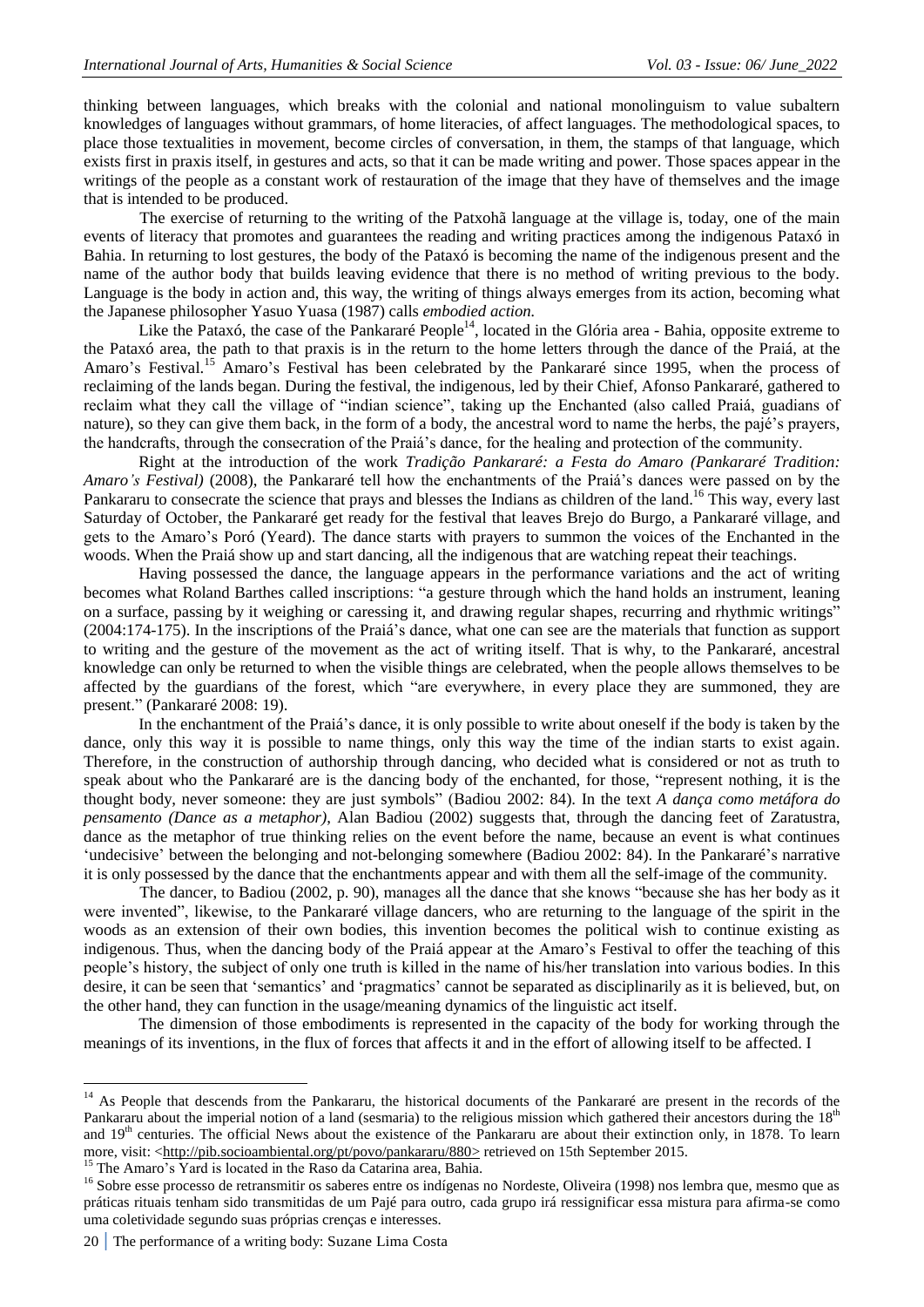return here to Freud"s concept of working through things (*perlaboration*), without necessarily activating the clinical discourse, but alert to the conceptual re-reading proposed by Lyotard (1997) as he associates this notion to the idea of rewriting time, demonstrating how its meaning can be read as the will of the "feeling or, before that, the listening of the feeling" from another period, which may happen in fragments of phrases, in a piece of information, a word that occurs, immediately connecting itself to another unit" (Lyotard 1997: 39), immediately connecting itself to the will of recording the time that had been lost.

The indigenous live off this effort. Their linguistic praxis is built in the body that makes of its gestures the authorship that names their modes of belonging and presents its own active dimension of imagination as it assumes the invention of its texts. That is an example of another teaching for reading and writing: the effort, which does not mean sacrifice. It is not about placing the body before the judgement of a God that is not an active cause. Effort is the expansion of the body; then, it is about the mobilization of its strengths, inventing a frame of mind, having the will to do it.

The body that reads and writes, in the path of its own authorship, is the hard-working, excited, willing-todo/say-things body. It is also necessary to make the effort to invent its own place of desire body, to make it into a text, a method, a concept, a praxis. Every effort is a policy of self, which means that every effort is the basis of a critical act, perhaps that is why only the body that is implicated can produce effort. The dance, the writing, the smells, the images, the words, that is, the textualities that compose us are efforts of the body which demand from whom produces capability of implication and works through his or her affects. The author body says this *doxa*: the willingness – a liberating name and a messenger of joy (Nietzsche 2006) – who needs to select its affects to continue being affected, to get to the construction of its own power.

From the "not-belonging" places where the indigenous speak, the body always is this active agent. The second and the third of Spinoza"s genres of knowledge are translated in this authorial force of reinvention and working through things (*perlaboration*), which are only possible for the body that allows itself to be affected by the crowd of active and reactive stimuli that go through it. The author body is this practice, a joyful practice, a casting out nines, of which the indigenous have never given up imposing as their condition. Hopefully, there is still time for us to learn from them.

#### **Works Cited**

AGAMBEN, Giorgio. *Infância e História*: destruição da experiência e origem da história. Trad. Henrique Burigo. Belo Horizonte: Editora UFMG, 2005.

\_\_\_\_\_\_\_\_\_\_\_\_\_\_\_. *Profanações*. Trad. Selvino Assmann. São Paulo: Boitempo, 2007.

\_\_\_\_\_\_\_\_\_\_\_\_\_\_\_. *O que é o contemporâneo?* E outros ensaios. Trad. Vinicius Honesko. Chapecó, SC: Argos, 2009.

BADIOU, Alan. *Pequeno manual de inestética***.** Trad. Marina Appenzeller. São Paulo: Estação Liberdade, 2002. BARTHES, Roland. *O rumor da língua*. Trad. Mário Laranjeira. São Paulo: Editora Brasiliense, 1988.

\_\_\_\_\_\_\_\_\_\_\_\_\_\_\_\_\_\_. *Inéditos, Vol. 1 – Teoria*. Trad. Ivoni Benedetti. São Paulo: Martins Fontes, 2004.

BENJAMIN, Walter. *Sobre a linguagem em geral e sobre a linguagem humana*. Trad. Maria Luiz Moita. Lisboa: Relógio D"agua Editores, 1992.

BOMFIM, Anari Braz. *Patxohã, língua de guerreiro*: um estudo sobre o processo de retomada da língua pataxó. Salvador: UFBA, 2012.

CESAR, América Lúcia Silva. *Lições de Abril:* a construção da autoria entre os Pataxó de Coroa Vermelha. Salvador: EDUFBA, 2011.

CESAR, América Lúcia Silva; COSTA, Suzane Lima (Org.). *Pesquisa e escola*: experiências em educação escolar indígena. Salvador: Quarteto, 2013.

CHAUI, Marilena de Souza. *A nervura do real*: imanência e liberdade em Spinoza. Vol. 1: imanência. 2 tomos. São Paulo: Companha das Letras, 1999.

DELEUZE, Gilles. *Conversações*. Trad. Peter Pál Palbert. Rio de Janeiro: Editora 34, 1992.

\_\_\_\_\_\_\_\_\_\_\_\_\_\_\_. *Espinosa*: filosofia prática. Trad. Manoel Tosta Berlinck e Maria Cristina Rios Magalhães. São Paulo: escuta, 2002.

\_\_\_\_\_\_\_\_\_\_\_\_\_\_\_. *En medio de Spinoza*. Trad. Equipe Editorial Cactus. 2. ed. Buenos Aires: Cactus, 2008.

FOUCAULT, Michel. *A hermenêutica do sujeito*. Trad. Márcio Alves da Fonseca *et al*. São Paulo: Martins Fontes, 2004.

O que é um autor?. In: \_\_\_\_\_\_\_. Ditos e escritos III: Estética: literatura e pintura, música e cinema. Trad. Inês Barbosa. Rio de Janeiro: Forense, 2011. p. 264-298.

GREINER, CHRISTINE. *O corpo*: pistas para estudos indisciplinares. São Paulo: Annablume, 2005.

GIL, José. *As metamorfoses do corpo*. Lisboa: Relógio D"Água Editores, 1997.

LEITÃO, Gabriel Dirma de Araújo. *Spinoza e a comunicação da filosofia*: a natureza da linguagem na Éthica. Rio de Janeiro: UERJ, 2009. 129p.